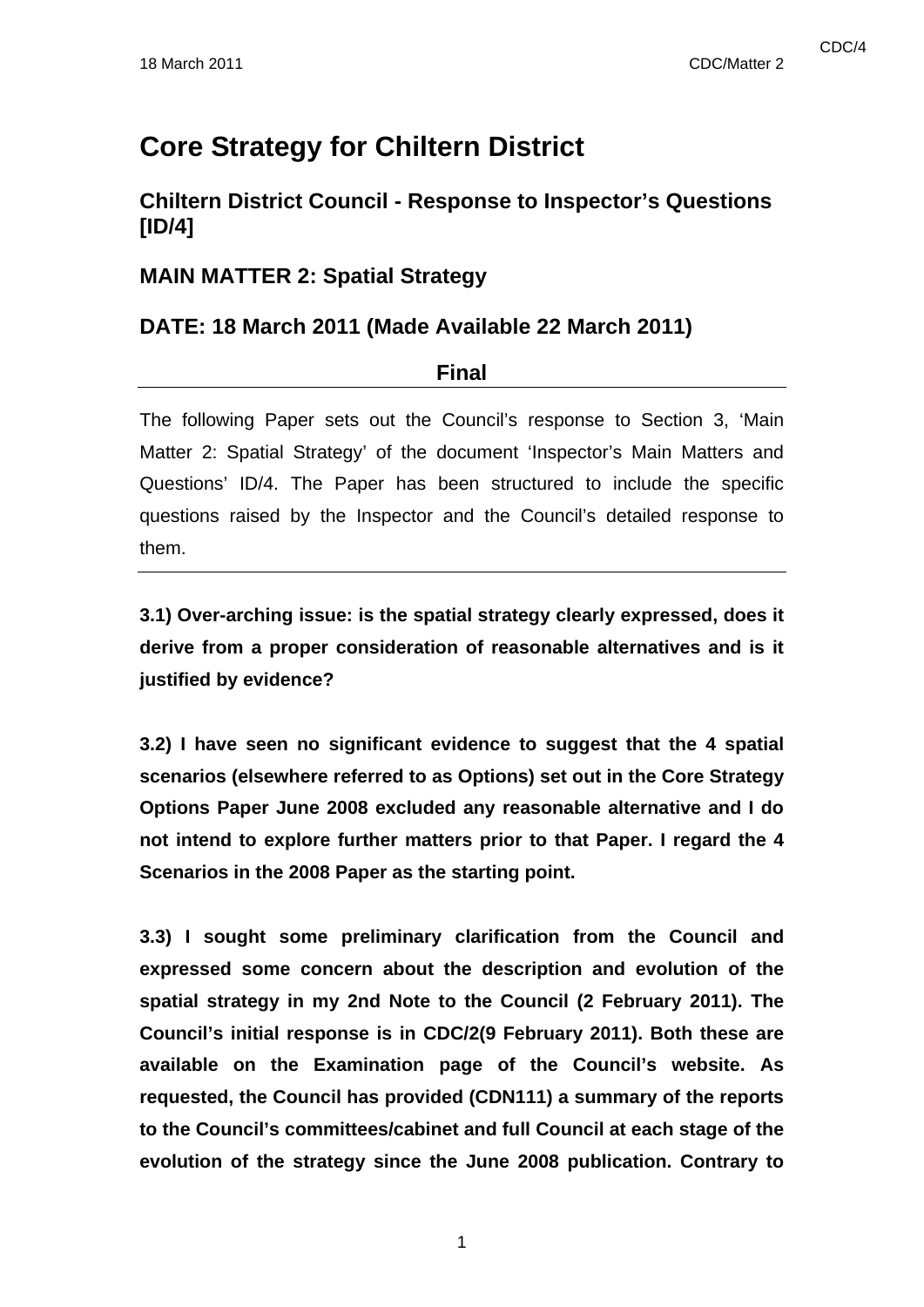**what is stated in the Core Strategy, the Council now accepts that the chosen locational strategy is more closely related to Scenario/Option 1 of the June 2008 scenarios than option 3, which was approved by the Cabinet in 30 September 2008. The key Council decisions resulting in this change are summarised in CDN11.** 

**Q3.4) The Council will be proposing some changed text to clarify the description of the chosen strategy. Q: Does this text appropriately explain what the chosen strategy is meant to be? Is it consistent with policy CS1?** 

**Q3.5) Policy CS1 refers to the four main, and most accessible settlements. The Chiltern Accessibility Plan (B10 in CDN009) shows that Great Missenden has a higher accessibility index at its centre than Little Chalfont. How has most accessible been assessed in choosing the main settlements in CS1/CS2? Is the description of the selected settlements justified?** 

#### **CDC Response:**

The Council's consideration of the potential for significant development in Great Missenden is set out on page 15 of the June 2008 Options paper. (CDN049) Whilst the text relates to a scenario which was not accepted (Scenario 2) the two points made there are relevant in the context of considering any strategy. The points are that of the four most accessible settlements, Great Missenden alone does not have a District shopping centre or a significant range of central facilities. Also it is the only one of the four settlements that is in the Chilterns AONB. Accordingly significant additional development at Great Missenden has never been part of any scenario or of the CS as it has developed.

In earlier stages of evolution of the CS, Little Chalfont was dealt with as part of Greater Amersham, one of the two most accessible settlements, but it is now listed separately as a result of local representations regarding its local identity (Little Chalfont was only relatively recently constituted with a separate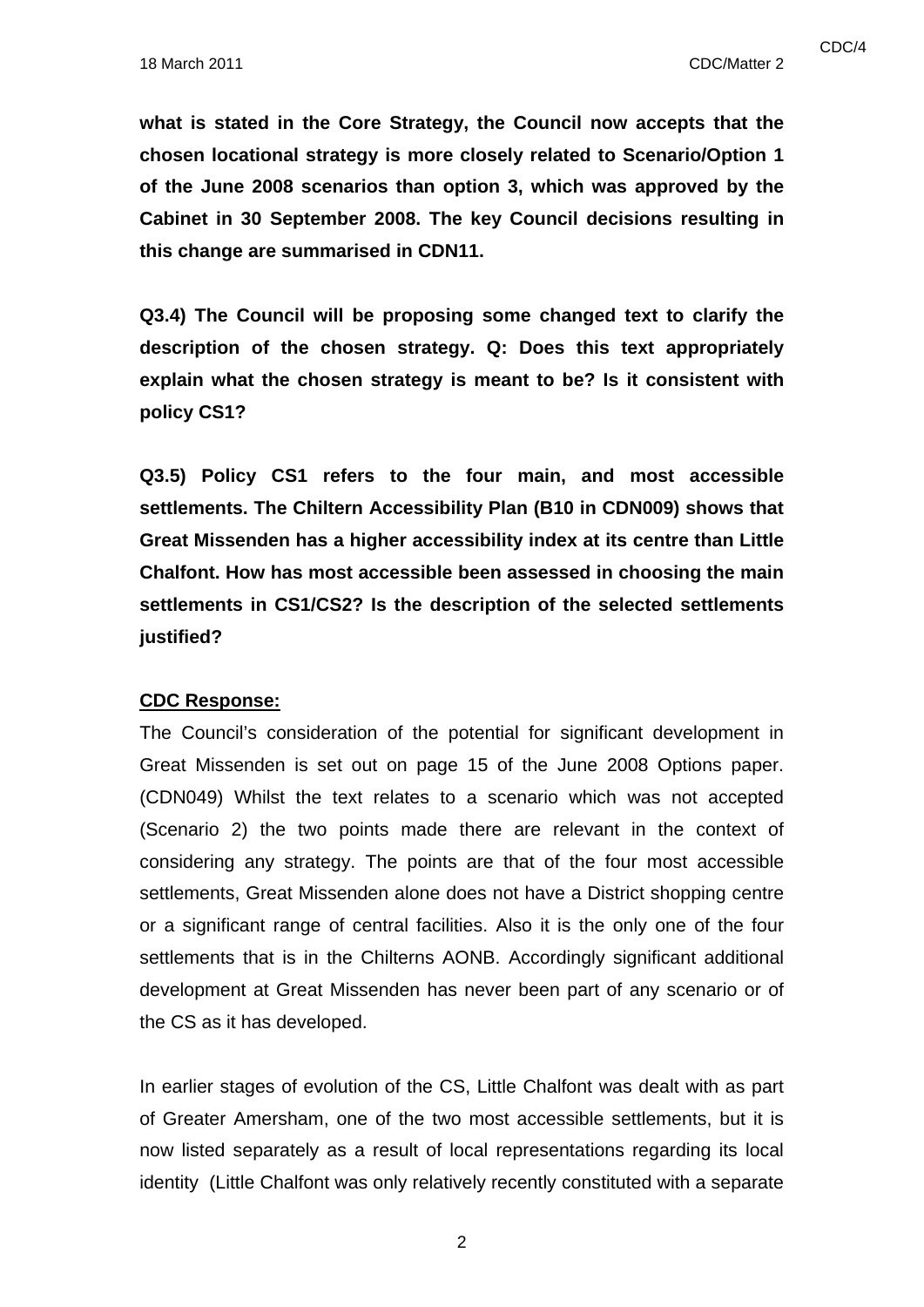parish council). Appendix B10 of CD009 shows that Little Chalfont itself is only slightly below Great Missenden in terms of accessibility and, on this basis, its role in the strategy is considered to be appropriate. It also has a greater range of facilities, both when taken together with Amersham, and when considered separately, than Great Missenden.

**Q3.6) In September 2008 the Council had recognised that some Green Belt sites might be required to deliver the spatial chosen strategy (Scenario 3). In April 2009 the Council decided that it was no longer necessary to contemplate sites in the Green Belt because there were sufficient sites to deliver the SEP requirement of 2,900. (CDN11 Table 1). In September 2010 the Council decided to reduce provision to 2,400, in part, because of land supply constraints.** 

**Q3.7) In September 2010, did the Council review the chosen strategy including the constraints it was imposing on supply (such as by not contemplating development in the Green Belt)? Where is any such assessment set out? What are the Council's reasons now for not considering any housing sites in the Green Belt?** 

#### **CDC Response:**

The key papers in the decision-making process have been supplied as CDN111. The reservations of Cabinet about developing Green Belt and the resolution to develop the strategy in such a way as to minimise the impact on the Green Belt are set out in the minutes of the meeting held on 30 September 2008. Developing the Green Belt was seen as a last resort, only being triggered in the future if land in the urban areas did not come forward. There is of course a presumption in national policy against development in the Green Belt and the Government in its document "The Coalition: our Programme for Government" has stated its intention to maintain the Green Belt. The Council does not accept that it is reasonable to suggest that constraints are being put on supply by adhering to national policy. Rather it might be more appropriate to question (as the Council has done) whether the supply sought is reasonable in an area that is largely Green Belt and which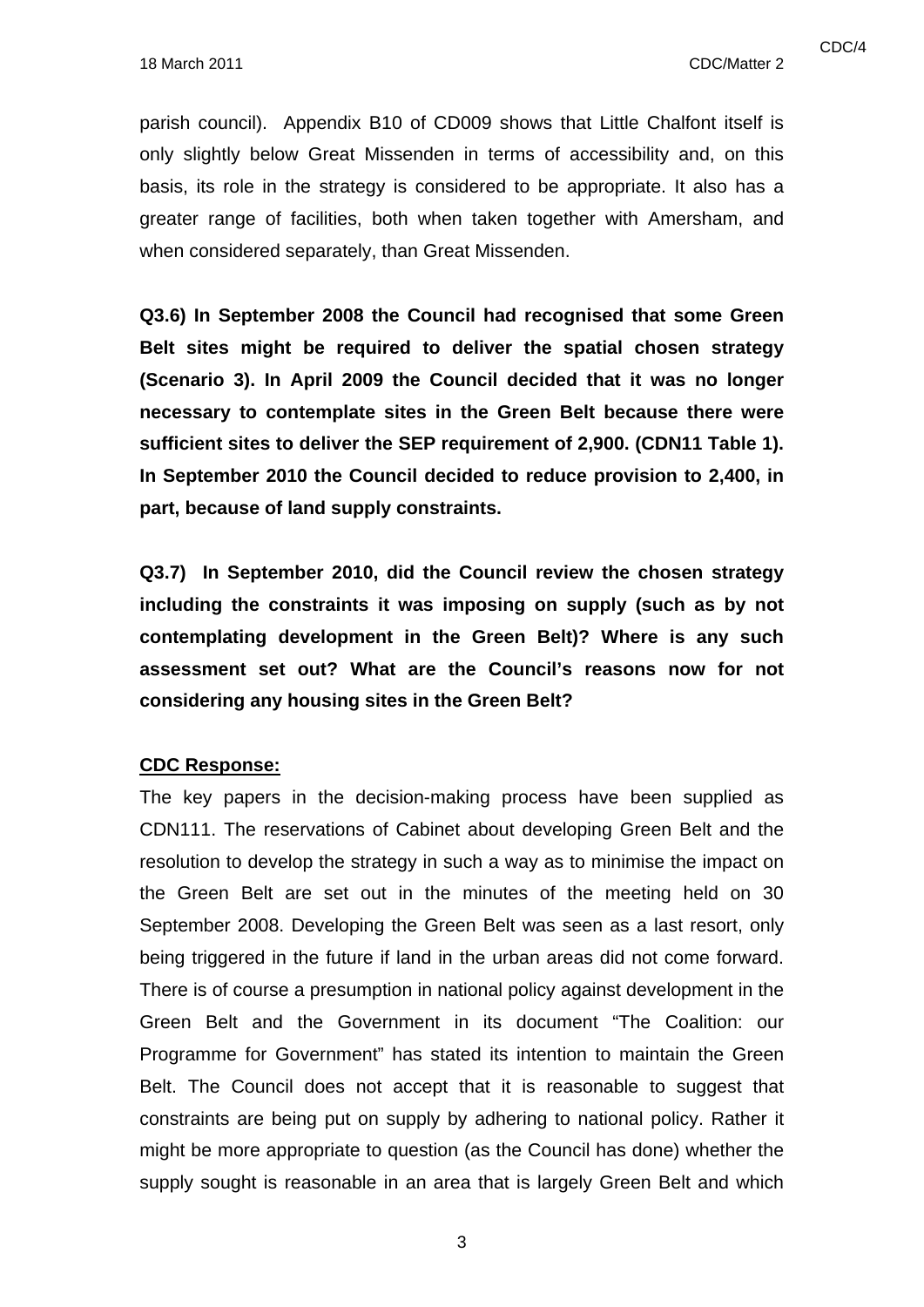has the additional constraint of most of its area being designated as AONB, another national policy designation. It is clear (and PPG2 advises) that exceptional circumstances would have to exist to trigger a review of Green Belt boundaries. Such circumstances do not exist. The South East Plan did not recommend any Green Belt review or release in Chiltern District and the Council does not consider it necessary to release Green Belt land to accommodate housing or any other development.

**Q3.8) Is the Council's evolved choice of urban concentration as the locational strategy justified by evidence and has it been the subject of Sustainability Appraisal which has informed the development of the strategy?** 

### **CDC Response:**

The adopted strategy is in line with national policy set out in PPS3. and has taken account of the extensive evidence in the SHLAA. Scenario 1 – Urban Concentration was the subject of Sustainability Appraisal when the four strategic options were considered by consultants Carter Jonas in June 2008. The analysis is reproduced as part of Appendix 3 in the Council's final SA Report (CDN085). In addition, the published core strategy as a whole has been the subject of SA as set out in that same document.

**Q3.9) Has there been a change in locational strategy (or in the practical consequences flowing from how the strategy is expressed) between the Consultation Document March – April 2010 (CDN084) and the publication/ submission version, now that housing numbers are not given for individual settlements?** 

### **CDC Response:**

There has been no change in the locational strategy between the Consultation Document March – April 2010 (CDN084) and the publication / submission version.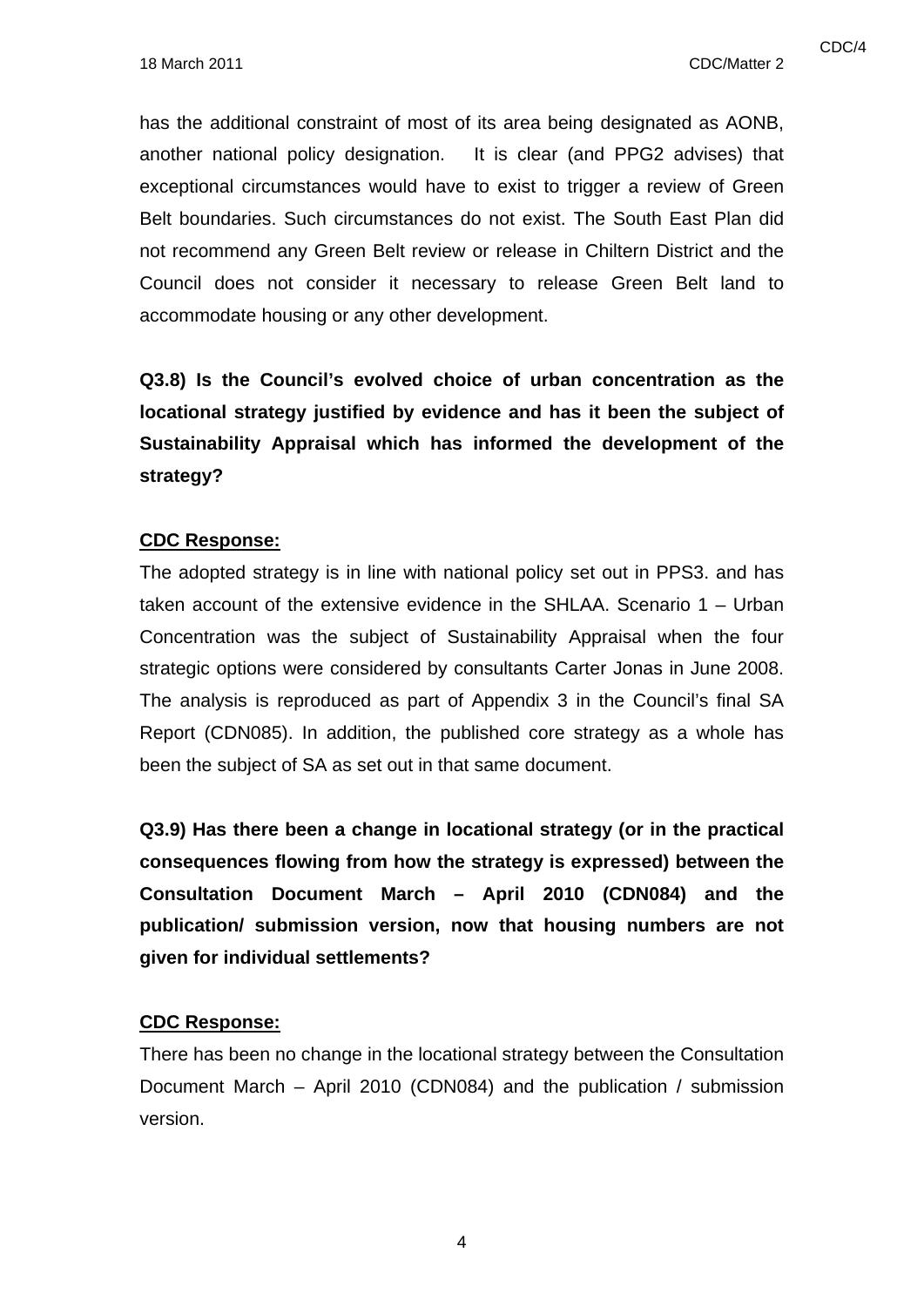**Q3.10) Does policy CS2 provide a sufficient strategic spatial steer for the scale of housing in different settlements? Would figures for individual settlements make any difference to the scale of development that occurs, bearing in mind the strategic allocations made and reliance on SHLAA sites within the urban areas?** 

### **CDC Response:**

At earlier stages of preparation of the CS, the Council considered setting out figures for individual settlements. Given that it cannot be sure which of the SHLAA sites will come forward, the figures for individual settlements have not been taken forward into the submitted version of the CS. In context, less than half the SE Plan allocation of housing remains to be allocated out of what is in itself is a relatively low allocation. There is no requirement to allocate housing numbers to individual settlements, and in this context it is not considered that the assignment of such figures would add to the effectiveness of the spatial strategy.

**Q3.11) Does policy CS2 achieve what the Council intends? The Council will be proposing a change to the policy to refer to the strategic housing MDS sites. Does policy CS2 (in the submitted document and as proposed to be amended) fulfil the spatial strategy expressed in CS1 (of urban concentration)?** 

#### **CDC Response:**

The proposed change to Policy CS2 is set out within CDN117

# **Q3.12) Is the balance between the urban areas and the rest of the district appropriate? What has informed this split?**

### **CDC Response:**

It is expected that three quarters or more of new dwellings will be built in the four settlements of Amersham, Chesham, Chalfont St Peter and Little Chalfont. These are the most accessible settlements in the District that are not in the Chilterns AONB. This balance is considered appropriate. The split